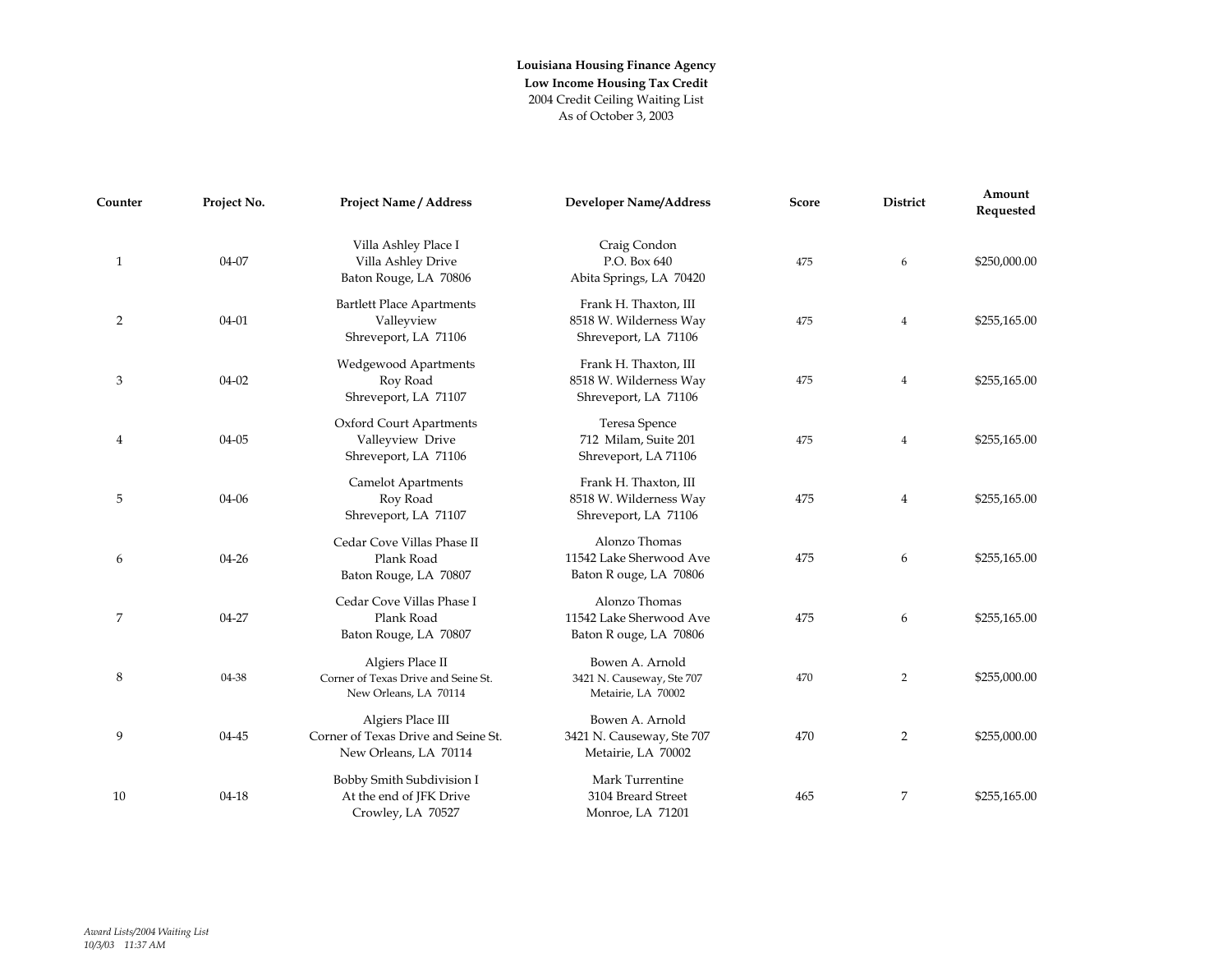| Counter | Project No. | <b>Project Name / Address</b>                                                       | <b>Developer Name/Address</b>                                            | Score       | District       | Amount<br>Requested |
|---------|-------------|-------------------------------------------------------------------------------------|--------------------------------------------------------------------------|-------------|----------------|---------------------|
| 11      | $04 - 28$   | Provence Place Phase I<br>Corner of University and Madelin<br>Lafayette, LA 70506   | Tim Smith<br>6323 Bridgeport Drive<br>Greenwell Springs, LA 70739        | 465         | 7              | \$255,165.00        |
| 12      | 04-29       | Provence Place Phase II<br>Corner of University and Madelin<br>Lafayette, LA 70506  | Tim Smith<br>6323 Bridgeport Drive<br>Greenwell Springs, LA 70739        | 465         | 7              | \$255,165.00        |
| 13      | 04-37       | Allen Court I Apartments<br>2270 Commercial Drive<br>Port Allen, LA 70767           | Ben Marshall<br>2270 Commercial Dr.<br>Port Allen, LA 70767              | 460         | 6              | \$255,165.00        |
| 14      | $04-03$     | Bayou Bend II<br>Maria Lane<br>Natchitoches, LA 71457                               | Teresa Spence<br>712 Milam, Suite 201<br>Shreveport, LA 71106            | 455         | 4              | \$255,165.00        |
| 15      | $04 - 04$   | Lakeview Apartments<br>Lakeview Drive<br>Natchitoches, LA 71457                     | Teresa Spence<br>712 Milam, Suite 201<br>Shreveport, LA 71106            | 455         | 4              | \$255,165.00        |
| 16      | $04-13$     | 1801 Magnolia<br>1801 Magnolia<br>New Orleans, LA 70113                             | Kathy LaBorde<br>1726 Oretha Castle Haley Blvd.<br>New Orleans, LA 70113 | 450         | $\overline{2}$ | \$151,592.00        |
| 17      | 04-14       | <b>Willowood Estates</b><br>Naebors Avenue<br>Welch, LA 70591                       | Dale Lancaster<br>P.O. Box 672<br>Madison, MS 39130                      | 450         | 7              | \$250,000.00        |
| 18      | $04 - 16$   | Village At Eagle Pointe, Phase II<br>2334 Riverwood Drive<br>Bossier City, LA 71111 | William McDonald<br>805 East First Street<br>Bossier City, LA 71111      | 450         | 4              | \$248,108.00        |
| 19      | $04 - 20$   | Bobby Smith Subdivision II<br>At the end of JFK Drive<br>Crowley, LA 70527          | Mark Turrentine<br>3104 Breard Street<br>Monroe, LA 71201                | 450         | 7              | \$255,165.00        |
| 20      | 04-54       | Heritage Place<br><b>Greenwell Street</b><br>Baton Rouge, LA 70811                  | <b>Butch Richardson</b><br><b>US Hwy.431</b><br>Albertville, LA 35950    | 9010<br>435 | 6              | \$190,245.00        |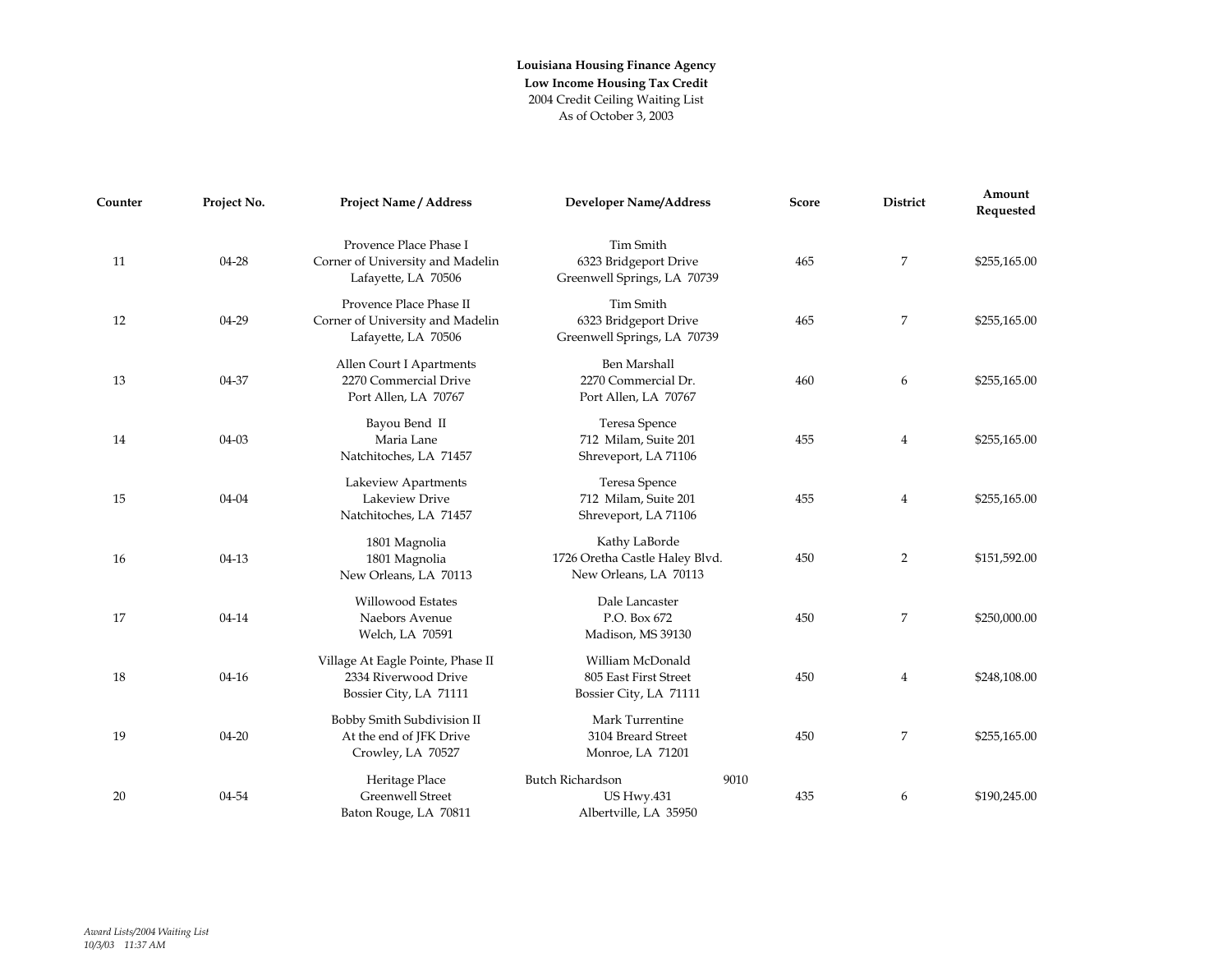| Counter | Project No. | <b>Project Name / Address</b>                                                       | <b>Developer Name/Address</b>                                     | Score | <b>District</b> | Amount<br>Requested |
|---------|-------------|-------------------------------------------------------------------------------------|-------------------------------------------------------------------|-------|-----------------|---------------------|
| 21      | 04-67       | <b>Beech Grove Homes</b><br>Claiborne @ Beech Grove<br>Avondale, LA 70094           | David Miller<br>103 W. Lockwood, Ste. 219<br>St. Louis, MO 63119  | 435   | 3               | \$255,165.00        |
| 22      | 04-30       | Gardere Lane I<br>Various Scattered Sites<br>Baton Rouge, LA 70810                  | <b>Byron Turner</b><br>5905 Hooper Road<br>Baton Rouge, LA 70811  | 415   | 6               | \$251,491.00        |
| 23      | 04-47       | <b>False River Pointe</b><br><b>False River Street</b><br>New Roads, LA 70760       | Archie L. Jones<br>8303 SW Freeway, Ste. 725<br>Houston, TX 77074 | 395   | 6               | \$235,000.00        |
| 24      | 04-24       | Fischer II<br>Hendee St. @Wall Street<br>New Orleans, LA 70114                      | <b>Todd Klock</b><br>4100 Touro Street<br>New Orleans, LA 70122   | 390   | 2               | \$255,165.00        |
| 25      | 04-64       | <b>Iberville Terrace</b><br>Oak Street & Evergreen Hwy. 74<br>St. Gabriel, LA 70776 | David Miller<br>103 W. Lockwood, Ste. 219<br>St. Louis, MO 63119  | 390   | 6               | \$255,165.00        |
| 26      | 04-31       | Gardere Lane II<br>Various Scattered Sites<br>Baton Rouge, LA 70810                 | <b>Byron Turner</b><br>5905 Hooper Road<br>Baton Rouge, LA 70811  | 385   | 6               | \$251,491.00        |
| 27      | 04-60       | Southwood Gardens II<br>N. Cedar Creek & Bernadette Lane<br>Shreveport, LA 71118    | Art Schuldt<br>2335 N. Bank Drive<br>Columbus, OH 43220           | 380   | 4               | \$255,165.00        |
| 28      | $04 - 15$   | <b>Hawk Estates</b><br>South Cutting Avenue<br>Jennings, LA 70546                   | Dale Lancaster<br>P.O. Box 672<br>Madison, MS 39130               | 370   | 7               | \$250,000.00        |
| 29      | 04-71       | <b>Rolling Hills</b><br>4400 Industrial Drive<br>Minden, LA 71055                   | Robert Rowan<br>105 Ray Street, Ste. B<br>Rayville, LA 71268      | 370   | 4               | \$255,165.00        |
| 30      | 04-68       | Delta Vista Apartments<br>Eisenhower Road<br>Ferriday, LA 71334                     | Robert Rowan<br>105 Ray Street, Ste. B<br>Rayville, LA 71268      | 325   | 5               | \$255,165.00        |